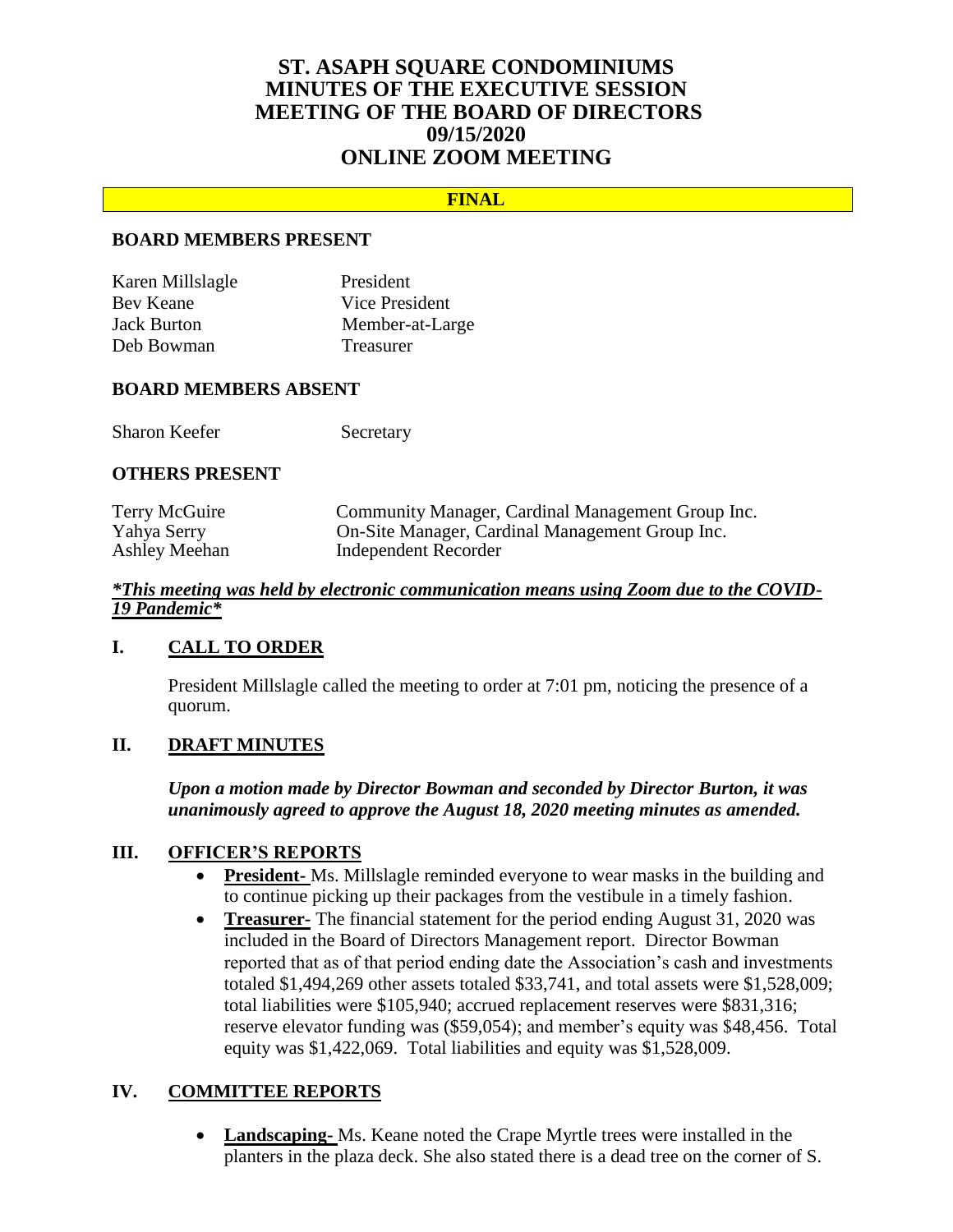St. Asaph Board Meeting September 15, 2020 Page 2

## **FINAL**

Pitt and Green that needs to come down. There is a Cherry Tree that is proposed to be removed that she will need to review when she gets back from vacation before approving the proposal.

• Pool- the pool cover will be put on after Management investigates when new hooks for the cover to attach to are reinstalled since the deck project is completed.

# **V. OTHER REPORTS**

- **City of Alexandria Updates-** The bus is starting to run lines again and the street was paved on the St. Asaph side. The Scottish Walk is canceled this year due to COVID.
- **Website-** the new Alexandria Ordnance link will be added to the "COVID page" and a link will be added to the "Owners and Residents" tab to encourage owners to vote, voter registration information and list early voting locations.

# **VI. OPEN FORUM**

A resident stated the gates to the pool on the St. Asaph side were left open during the weekend, it should be checked every evening to ensure it is locked.

A resident noted a dead shrub on the left side in the pot by the door on the St. Asaph side. She also inquired if a flyer could be sent out to homeowners advising them about recycling rules.

A resident noted the new mats in the garage look great and thanked Management for mouse proofing the fire exit door to stairwell E. She expressed concern if the water system for the building has a filter and if the pest control contract entails how often the bait traps are checked and refilled.

# **VII. MANAGEMENT REPORT**

 **2021 Budget-** Management presented the 2021 draft budget to the Board for review and approval. There was no increase in assessments due to the zeroing of the elevator loan next June.

## *Upon a motion made by Director Bowman and seconded by Director Keane, it was unanimously agreed to approve the draft 2021 budget as presented with no increase in assessments.*

**Garage Door-** Management is still working on this.

Mr. Serry's report was provided to the Board for review and there was discussion. Action Items discussed were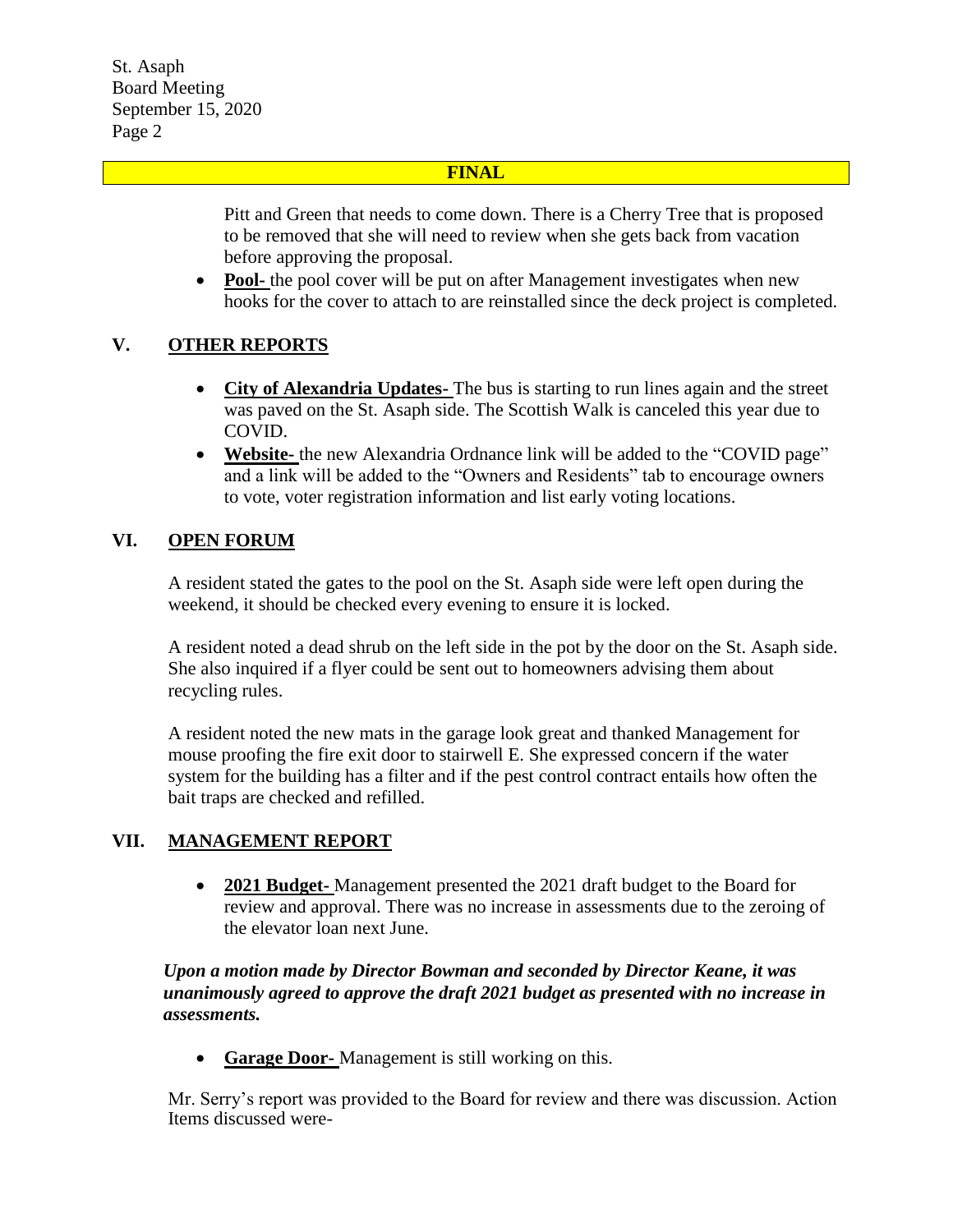St. Asaph Board Meeting September 15, 2020 Page 3

## **FINAL**

 **Davey Tree Proposal-** Two proposals were provided to the Board for review and approval from Davey Tree Expert Company. One to replace the dead Oak Tree at the corner of Pitt and Green St. and to remove the Cherry Tree on Green St. next to the loading dock.

## *Upon a motion made by Director Burton and seconded by Director Millslagle, it was unanimously agreed to approve the proposal from Davey Tree Expert Company for tree removal for a total of \$2,500.00.*

 **Chimney Sweep-** There was discussion regarding the upcoming chimney cleaning and inspection, a proposal was provided to the Board from Safe Home Inspections LLC. Management will write a letter to homeowners advising them the only way to opt out of the cleaning/inspection will be if your chimney is not being used, and this will have to be certified by the inspector.

*Upon a motion made by Director Bowman and seconded by Director Keane, it was unanimously agreed to approve the proposal from Safe Home for chimney cleaning/inspections not to exceed \$3240.00.* 

# **VIII. UNFINISHED BUSINESS**

 **All Plumbing, Inc. Proposal-** Management previously provided a proposal to the Board from All Plumbing for hydro jetting the drain stacks. This was presented again to the Board for review and approval.

## *Upon a motion made by Director Millslagle and seconded by Director Keane, it was unanimously agreed to approve the proposal from All Plumbing to clean the stacks.*

 **Unit #328 and #207 Glass Replacement-** Management suggests replacing the glass in the doors of unit #328 and #207. The Board would like to table this to review the proposals and then will vote electronically.

### **IX. NEW BUSINESS**

 **Container Replacement-** Management provided a proposal to the Board from Big Stuff to fabricate two new containers needed for trash removal totaling approximately \$6500.00. The Board approved this and requested it to be paid out of Reserves.

### *Upon a motion made by Director Keane and seconded by Director Burton, it was unanimously agreed to approve the proposal from Big Stuff for two new containers to be paid out of Reserves.*

 **On Site Manager Vacation-** The Board requested Mr. Serry provide a list of day to day operations and any projects that are currently occurring in the building to the